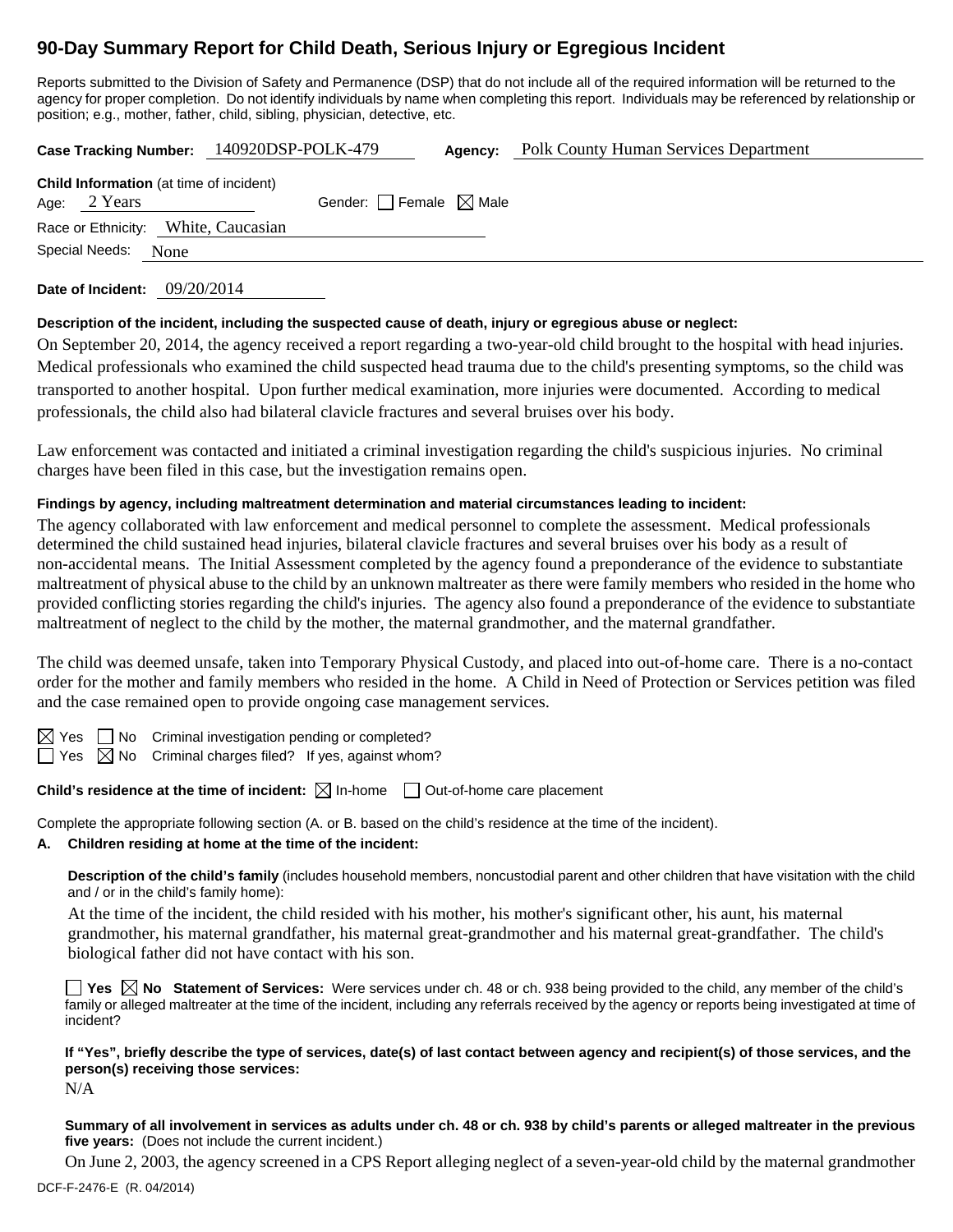and maternal grandfather. An assessment was completed by the agency and the allegation of neglect was substantiated; however, the child was deemed safe. The case was opened to provide voluntary services to the family.

On March 24, 2010, the agency screened in a Services Report. The agency provided the family with community resources.

On September 20, 2013, the agency screened in a Services Report. The agency provided the family mental health resources.

#### **Summary of actions taken by the agency under ch. 48, including any investigation of a report or referrals to services involving the child, any member of the child's family living in this household and the child's parents and alleged maltreater.** (Does not include the current incident.)

(Note: Screened out reports listed in this section may include only the date of the report, screening decision, and if a referral to services occurred at Access. Reports that do not constitute a reasonable suspicion of maltreatment or a reason to believe that the child is threatened with harm are not required to be screened in for an initial assessment, and no further action is required by the agency.)

On June 2, 2003, the agency screened in a CPS Report alleging neglect of a seven-year-old child by the maternal grandmother and maternal grandfather. An assessment was completed by the agency and the allegation of neglect was substantiated; however, the child was deemed safe. The case was opened to provide voluntary services to the family.

On February 16, 2010, the agency screened out a CPS Report.

On March 24, 2010, the agency screened in a Services Report. The agency provided the family with community resources.

On November 30, 2012, the agency screened out a CPS Report.

On September 20, 2013, the agency screened out a CPS Report.

On September 20, 2013, the agency screened in a Services Report. The agency provided the family other resources.

On October 9, 2013, the agency screened out a CPS Report.

## **Summary of any investigation involving the child, any member of the child's family and alleged maltreater conducted under ch. 48 and any services provided to the child and child's family since the date of the incident:**

The agency collaborated with law enforcement and medical personnel to complete the assessment. Medical professionals determined the child sustained head injuries, bilateral clavicle fractures and several bruises over his body as a result of non-accidental means. The Initial Assessment completed by the agency found a preponderance of the evidence to substantiate maltreatment of physical abuse to the child by an unknown maltreater as there were family members who resided in the home who provided conflicting stories regarding the child's injuries. The agency also found a preponderance of the evidence to substantiate maltreatment of neglect to the child by the mother, the maternal grandmother, and the maternal grandfather.

The child was deemed unsafe, taken into Temporary Physical Custody, and placed into out-of-home care. There is a no-contact order for the mother and family members who resided in the home. A Child in Need of Protection or Services petition was filed and the case remained open to provide ongoing case management services.

## **B. Children residing in out-of-home care (OHC) placement at time of incident:**

**Description of the OHC placement and basis for decision to place child there:** N/A

**Description of all other persons residing in the OHC placement home:** N/A

**Licensing history:** Including type of license, duration of license, summary of any violations by licensee or an employee of licensee or other actions that constitute a substantial failure to protect and promote the welfare of the child. N/A

## **Summary of any actions taken by agency in response to the incident:** (Check all that apply.)

 $\boxtimes$ 

Screening of Access report Attempted or successful reunification